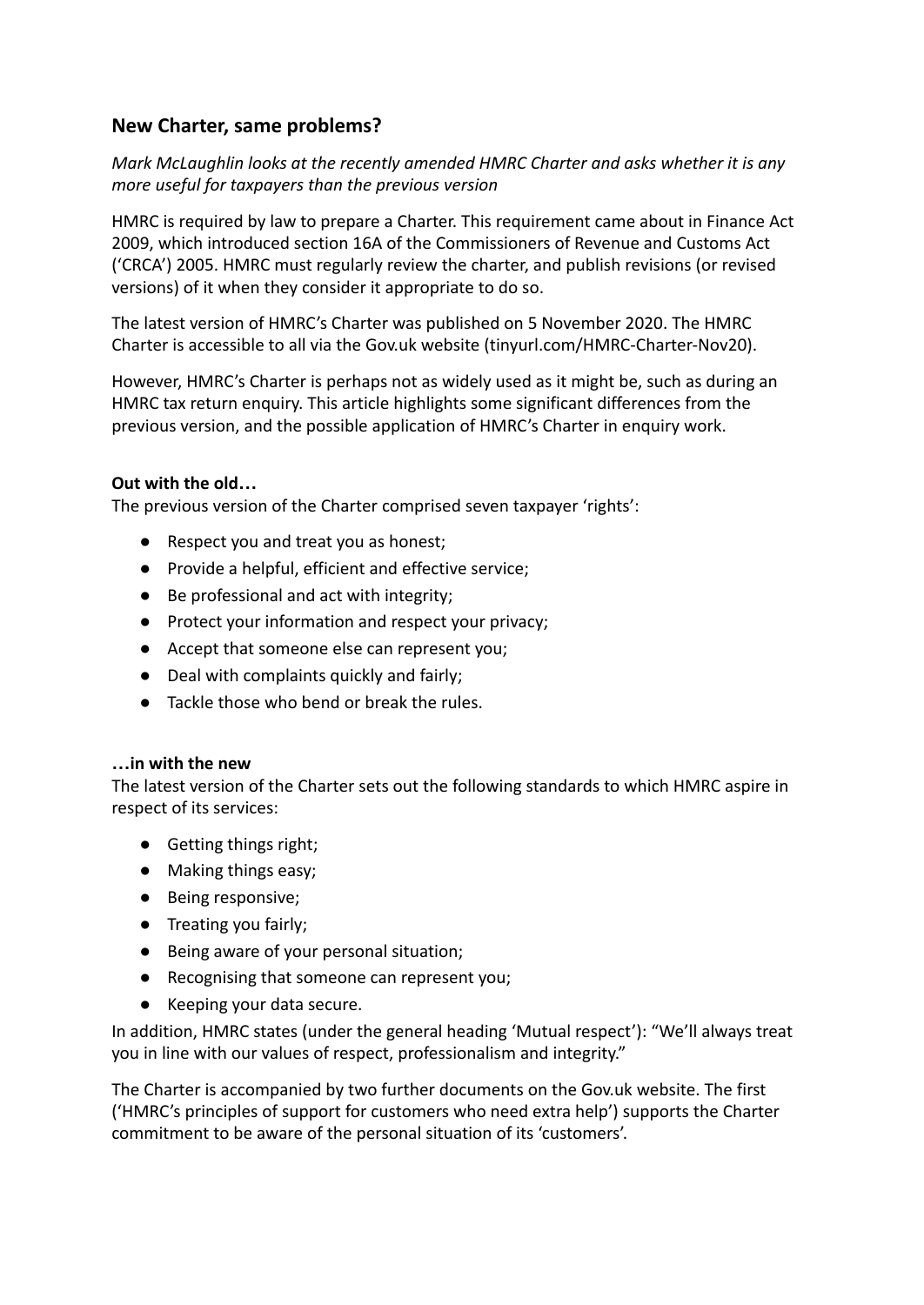The second document ('HMRC Charter performance indicators') measures HMRC's performance against each Charter standard, based on data from surveys and performance statistics. The Commissioners for Revenue and Customs is required, at least once a year, to publish a report reviewing the extent to which HMRC have demonstrated the standards of behaviour and values required in the Charter (CRCA 2005, s 16A(4)).

#### **For better, for worse**

Is the current HMRC Charter any better for taxpayers than the previous version? Arguably not. For example, the 'old' Charter standard to 'Respect you and treat you as honest' has been removed. This included the undertaking: "We'll presume that you're telling us the truth, unless we have good reason to think otherwise." The 'new' Charter includes the standard 'Treating you fairly', which states: "We'll assume you're telling the truth, unless we've good reason to think you're not."

HMRC has therefore changed 'presume' for 'assume'. While those words are often used interchangeably in everyday parlance, they do not have the same meaning. 'Assume' supposes that something is true, without knowing or having any proof; 'Presume' means to believe or hold something as valid based on likelihood; in other words, the 'new' Charter standard does not appear to be as high.

The previous Charter standard to 'be professional and act with integrity' offered taxpayers some comfort about the behaviour of HMRC officers, such as during HMRC enquiries. This statement has disappeared, although both versions of the Charter state HMRC will ensure that taxpayers are dealt with by people with 'the right level of expertise'.

HMRC's new Charter states: "We'll always treat you in line with our values of respect, professionalism and integrity." However, HMRC also expects high standards from professional agents, and points out that HMRC can refuse to work with professional agents who fail to adhere to expected standards.

#### **HMRC enquiries**

As indicated, the HMRC Charter has a part to play in the conduct of tax return enquiries. This is acknowledged in HMRC's Enquiry manual, which states (at EM0020 'Introduction: 'Your Charter'): "You must always make customers aware of their rights and obligations at the appropriate stage of your enquiry."

A professional adviser's client will sometimes argue that HMRC is victimising them or treating them unfairly compared with other taxpayers who are not subject to an enquiry. Such accusations are often without foundation, as the taxpayer may feel indignant that they have been selected for an enquiry or frustrated by the disruption an enquiry can cause.

However, on some occasions the taxpayer's concerns may be justified. In such cases, the HMRC officer may need reminding of the Charter and also guidance in its Enquiry manual (at EM1601), which states: "Just because there is an enquiry, the taxpayer must not be treated in any way differently from other taxpayers, even if omissions have been discovered or admitted. HMRC's publication called 'Your Charter' explains taxpayers' general rights and obligations."